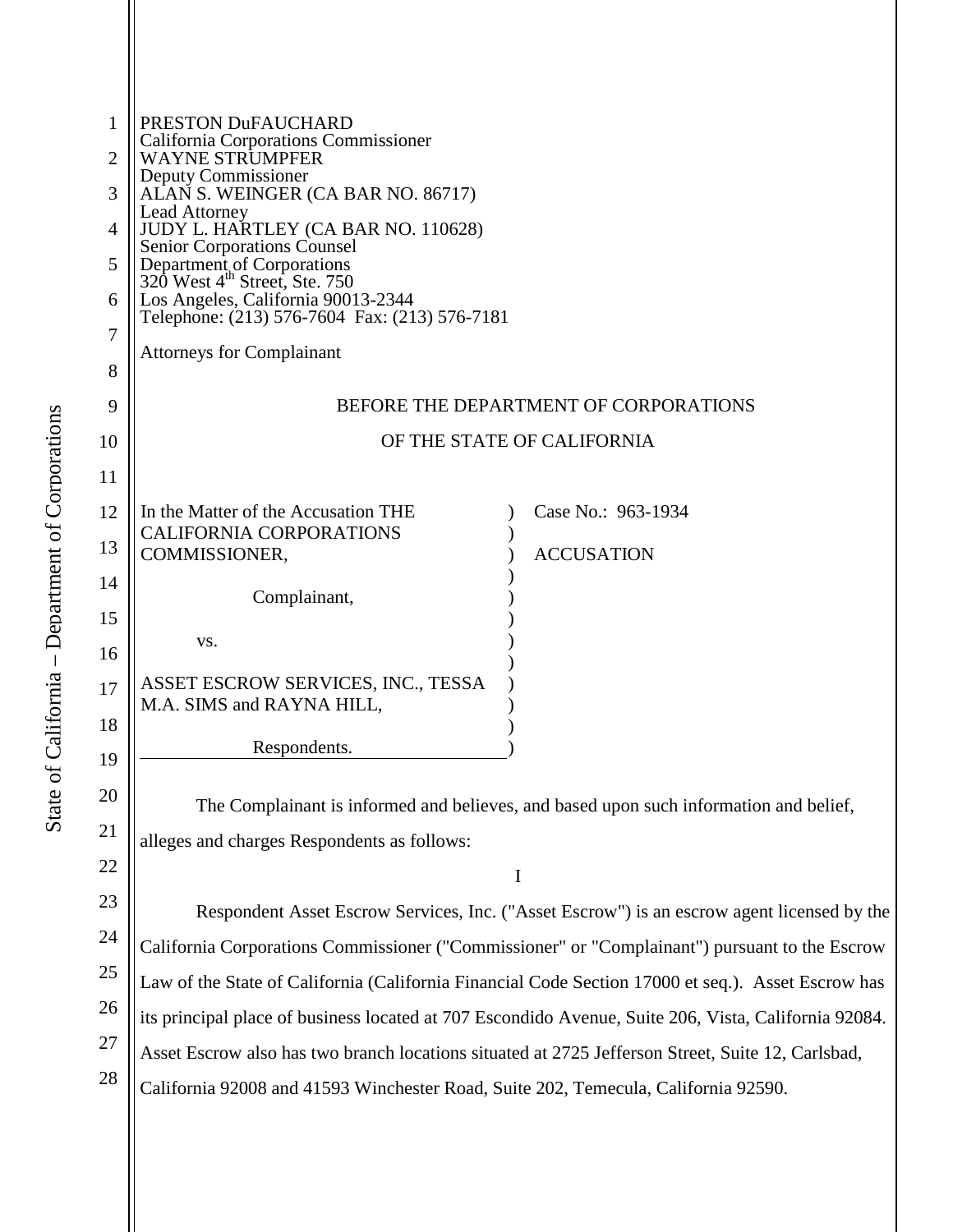20

1

2

3

4

5

Respondent Tessa M.A. Sims ("Sims") is, and was at all times relevant herein, the president and sole shareholder of Asset Escrow.

Respondent Rayna Hill ("Hill") is, and was at all times relevant herein, the administrative assistant for Asset Escrow at its Vista location.

II

6 7 8 9 10 11 12 13 14 15 16 17 18 19 On or about May 12, 2006, the Commissioner commenced a regulatory examination of the books and records of Asset Escrow. The regulatory examination revealed among other violations, that trust funds in the amount of \$278,707.17 had been wrongfully transferred from the trust account of Asset Escrow into the general account of Asset Escrow in violation of California Financial Code section 17409. At least \$248,707.17 of the Asset Escrow trust funds wrongfully transferred to the Asset Escrow general account ("general account") were allowed to remain in the general account for anywhere from 1 to 54 days. During this time, certain of these trust funds were used for the general operations of Asset Escrow, and at least \$60,000.00 of these trust funds were transferred to the personal account of Sims during the time period in which she was purchasing the commercial building where the main office of Asset Escrow is located. The commingling of trust funds is prohibited because of the serious risk of misuse and loss. The commingling of trust funds by Asset Escrow resulted in a trust account shortage and numerous ongoing debit balances in violation of California Code of Regulations, title 10, section 1738.1. Asset Escrow has corrected the trust account shortage caused by the unlawful transfers of trust funds.

A. Unlawful Transfers:

21 22 The unlawful transfers discovered during the regulatory examination of Asset Escrow are described as follows:

23 24 25 26 27 28 1. On or about January 19, 2006, Respondents issued, and/or caused to be issued, wire number 934 to transfer earned escrow fees from the Carlsbad trust account to the general account. The amount transferred from the Carlsbad trust fund to the general account was \$41,784.78, when earned escrow fees only totaled \$1,784.78. This transfer was in violation of California Financial Code section 17409, which prohibits commingling of trust funds with non-trust funds. The trust funds were not returned to the Carlsbad trust account or any other Asset Escrow trust fund until

-2-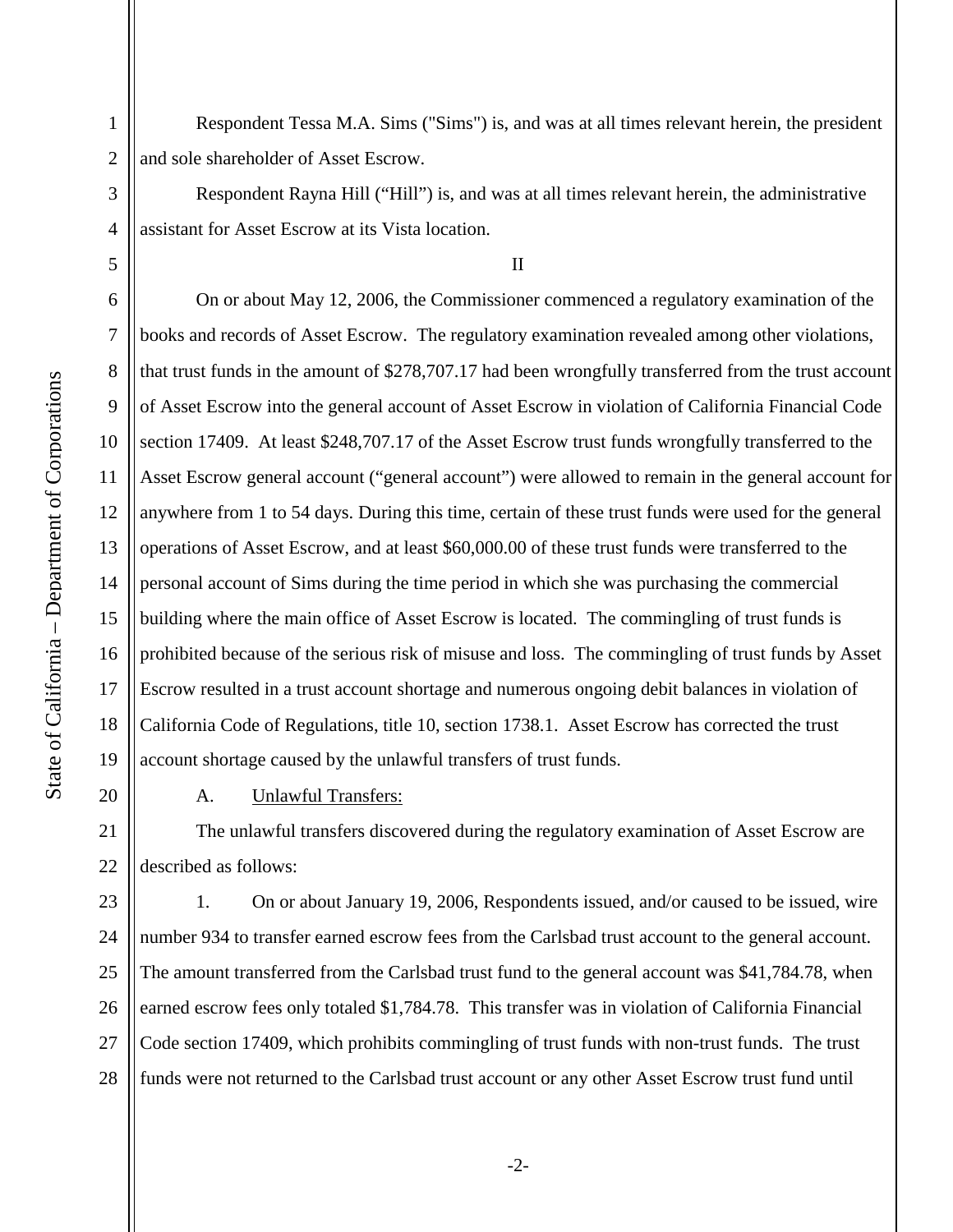1 2 February 21, 2006, causing a \$40,000.00 shortage (debit balance) in the Carlsbad trust account from January 19, 2006 until February 21, 2006.

3

4

5

6

7

8

9

10

11

12

13

14

15

16

17

18

2. On or about January 31, 2006, Respondents issued, and/or caused to be issued, wire number 952 to transfer earned escrow fees from the Carlsbad trust account to the general account. The amount transferred from the Carlsbad trust fund to the general account was \$9,673.38, however these escrow fees had already been paid. This transfer was in violation of California Financial Code section 17409, which prohibits commingling of trust funds with non-trust funds. The trust funds were not returned to the Carlsbad trust account or any other Asset Escrow trust fund until February 1, 2006, causing a further shortage of \$9,673.38 in the Carlsbad trust account from January 31, 2006 until February 1, 2006.

3. On or about February 2, 2006, Respondents issued, and/or caused to be issued, wire number 582 to transfer earned escrow fees from the Temecula trust account to the general account. The amount transferred from the Temecula trust fund to the general account was \$2,995.00, however these earned escrow fees had already been paid. This transfer was in violation of California Financial Code section 17409, which prohibits commingling of trust funds with non-trust funds. The trust funds were not returned to the Temecula trust account or any other Asset Escrow trust fund until March 29, 2006, causing a shortage of \$2,995.00 in the Temecula trust account from February 2, 2006 until March 29, 2006.

19 20 21 22 23 24 25 4. On or about February 21, 2006, Respondents issued, and/or caused to be issued, wire number 989 transferring \$2,277.00 from the Carlsbad trust account to the general account. There were no earned escrow fees involved with this transfer. This transfer was in violation of California Financial Code section 17409, which prohibits commingling of trust funds with non-trust funds. The trust funds were not returned to the Carlsbad trust account or any other Asset Escrow trust fund until March 28, 2006, causing a shortage of \$2,277.00 in the Carlsbad trust account from February 21, 2006 until March 28, 2006.

26 27 28 5. On or about February 28, 2006, Respondents issued, and/or caused to be issued, wire number 1009 transferring \$6,040.00 from the Carlsbad trust account to the general account. There were no earned escrow fees involved with this transfer. This transfer was in violation of California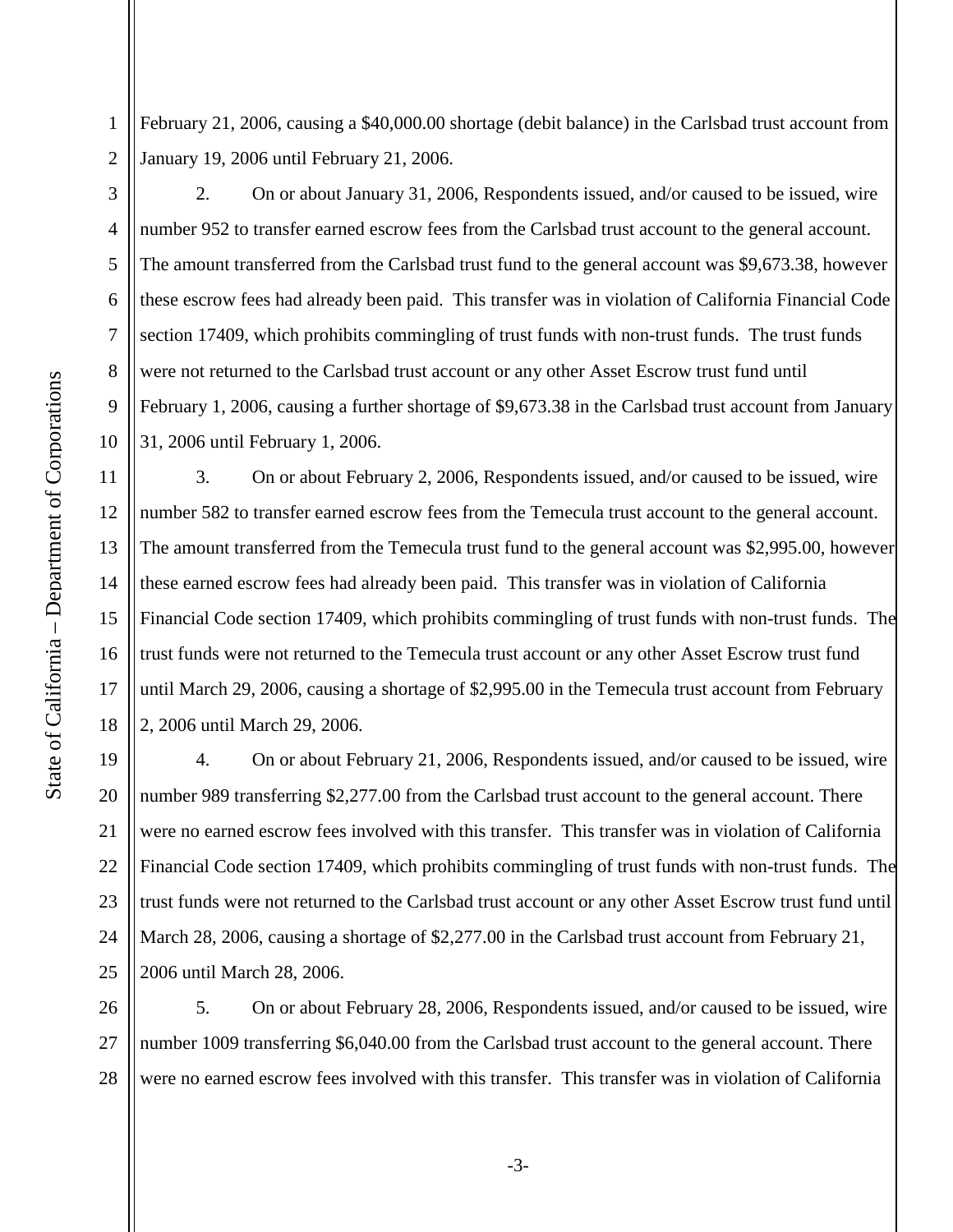1 2 3 4 Financial Code section 17409, which prohibits commingling of trust funds with non-trust funds. The trust funds were not returned to the Carlsbad trust account or any other Asset Escrow trust fund until March 10, 2006, causing a further shortage of \$6,040.00 in the Carlsbad trust account from February 28, 2006 until March 10, 2006.

6. On or about March 15, 2006, Respondents issued, and/or caused to be issued, wire number 1147 to transfer earned escrow fees from the Vista trust account to the general account. The amount transferred from the Vista trust fund to the general account was \$37,721.79, when earned escrow fees only totaled \$3,721.79. This transfer was in violation of California Financial Code section 17409, which prohibits commingling of trust funds with non-trust funds. The trust funds were not returned to the Vista trust account or any other Asset Escrow trust fund until March 21, 2006, causing a shortage of \$34,000.00 in the Vista trust account from March 15, 2006 until March 21, 2006.

16 20 7. On or about March 15, 2006, Respondents issued, and/or caused to be issued, wire number 1029 to transfer earned escrow fees from the Carlsbad trust account to the general account. The amount transferred from the Carlsbad trust fund to the general account was \$44,410.00, when earned escrow fees only totaled \$4,410.00. This transfer was in violation of California Financial Code section 17409, which prohibits commingling of trust funds with non-trust funds. The trust funds were not returned to the Carlsbad trust account or any other Asset Escrow trust fund until March 22, 2006, causing a further shortage of \$40,000.00 in the Carlsbad trust account from March 15, 2006 until March 22, 2006.

21 22 23 24 25 26 27 28 8. On or about March 15, 2006, Respondents issued, and/or caused to be issued, wire number 653 to transfer earned escrow fees from the Temecula trust account to the general account. The amount transferred from the Temecula trust fund to the general account was \$33,710.00, when earned escrow fees only totaled \$3,710.00. This transfer was in violation of California Financial Code section 17409, which prohibits commingling of trust funds with non-trust funds. The trust funds were not returned to the Temecula trust account or any other Asset Escrow trust fund until March 21, 2006, causing a further shortage of \$30,000.00 in the Temecula trust account from March 15, 2006 until March 21, 2006.

5

6

7

8

9

10

11

12

13

14

15

17

18

19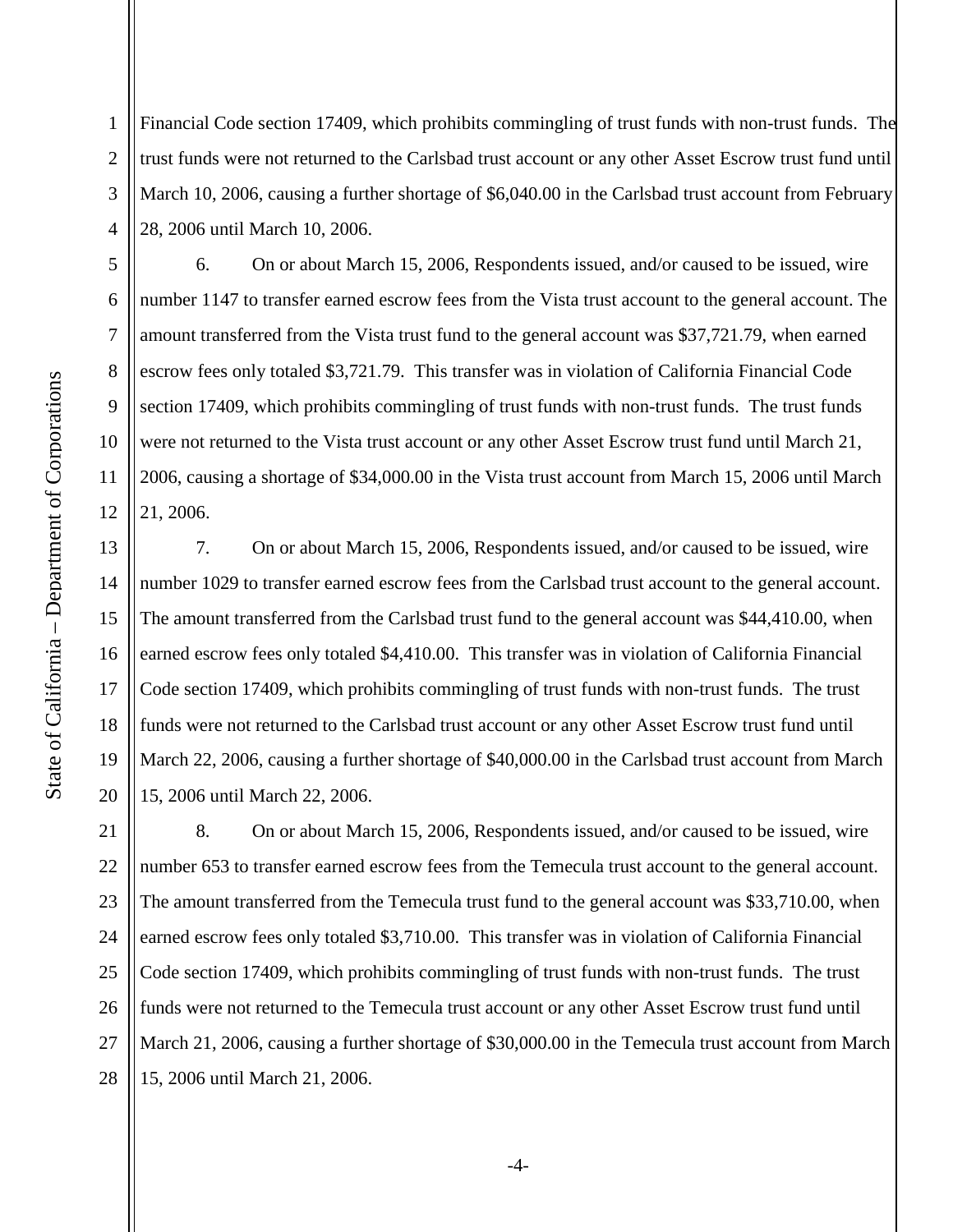1

2

3

4

5

6

7

8

9

10

11

12

13

14

15

16

17

18

19

20

21

22

23

24

9. On or about March 20, 2006, Respondents, in what appears to be an attempt to return the trust funds wrongfully transferred via wire number 653 described in paragraph 8 above, transferred \$33,710.00 from the general account to the Vista trust account. However, the unlawful transfer of trust funds had occurred between the Temecula trust account and the general account. This transfer was in violation of California Financial Code section 17409, which prohibits commingling of trust funds with non-trust funds. The general funds were returned to the general account from the Vista trust account on March 21, 2006 at the same time the unlawful transfer of trust funds from the Temecula trust account to the general account was corrected. See paragraph 8 above.

10. On or about March 21, 2006, Respondents transferred, and/or caused to be transferred, \$3,721.79 in earned escrow fees from the Vista trust account to the general account, however, these earned escrow fees had already been paid. This transfer was in violation of California Financial Code section 17409, which prohibits commingling of trust funds with non-trust funds. The trust funds were not returned to the Vista trust account or any other Asset Escrow trust fund until April 24, 2006, causing a further shortage of \$3,721.79 in the Vista trust account from March 21, 2006 until April 24, 2006.

11. On or about April 14, 2006, Respondents issued, and/or caused to be issued, wire number 1199 to transfer earned escrow fees from the Vista trust account to the general account. The amount transferred from the Vista trust fund to the general account was \$82,100.00, when earned escrow fees only totaled \$2,100.00. This transfer was in violation of California Financial Code section 17409, which prohibits commingling of trust funds with non-trust funds. The trust funds were not returned to the Vista trust account or any other Asset Escrow trust fund until May 26, 2006, causing a shortage of \$80,000.00 in the Vista trust account from April 14, 2006 until May 26, 2006.

B. Misuse of Trust Funds:

25 26 27 28 A review of the bank account records of Asset Escrow for the period of January 1, 2006 through May 31, 2006 disclosed that a significant portion of the Asset Escrow trust funds unlawfully transferred to the general account were used for the general operations of Asset Escrow and the personal use of Sims in violation of California Financial Code section 17414(a)(1) as described in

-5-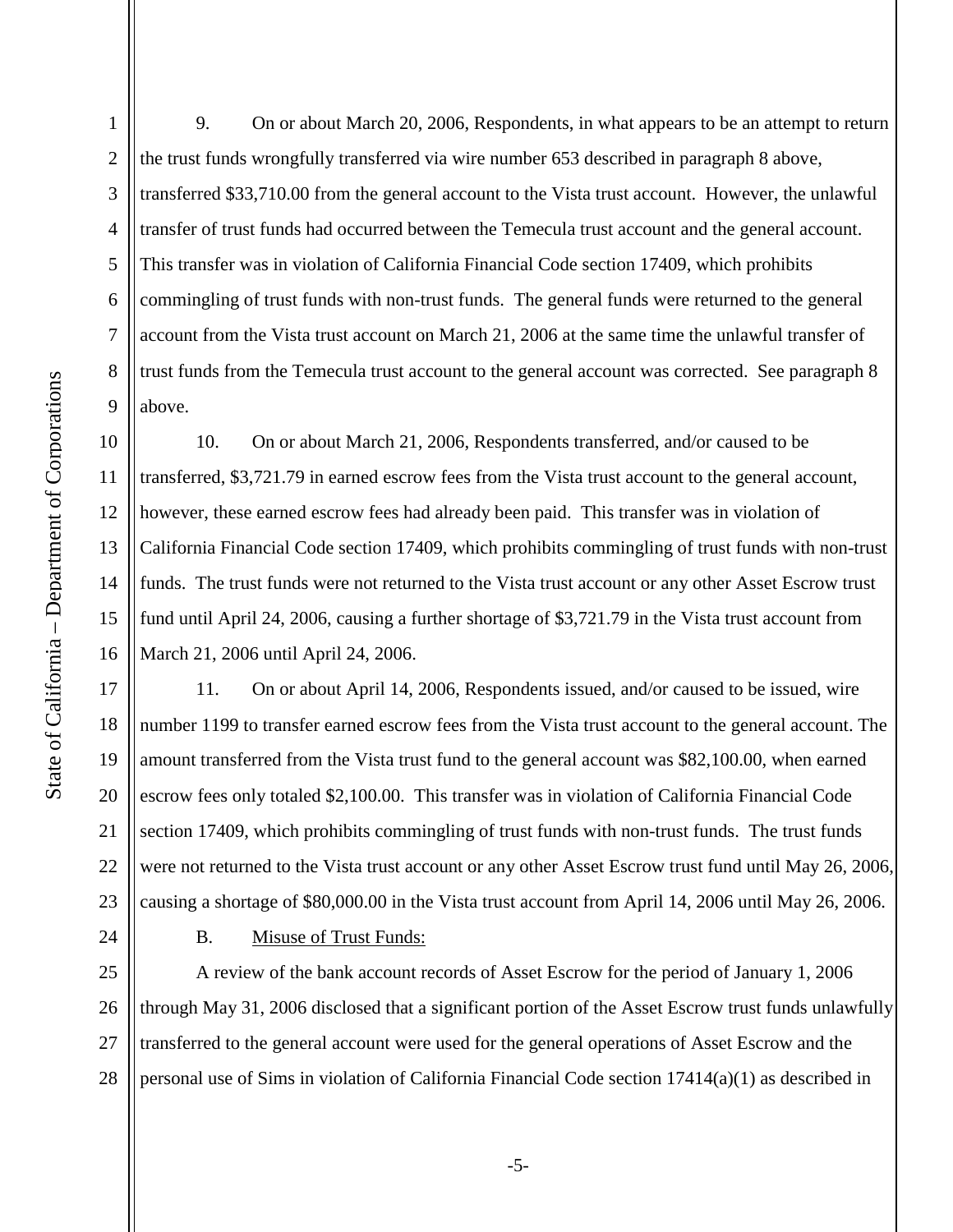more detail below.

1

2

3

4

5

6

7

8

9

10

11

12

13

14

15

16

17

18

19

20

21

22

1. During January 2006, the amount of trust funds on deposit in the general account was \$40,000.00 beginning on or about January 19, 2006 and increased to \$49,673.38 on or about January 31, 2006. The balance in the general account was a negative \$30,135.72 just prior to the transfer of \$40,000.00 in trust funds and a negative \$15,593.89 just prior to the transfer of a further \$9,673.38 in trust funds. The balance in the general account was only \$6,879.58 on January 31, 2006 when trust funds on deposit in the general account totaled \$49,673.38 indicating that Asset Escrow was using at least \$42,793.80 in trust funds for general operations in January 2006.

2. During February 2006, the amount of trust funds on deposit in the general account fluctuated from \$49,673.38 on or about February 1, 2006, when the general account balance was only \$10,159.63 and ended with \$11,312.00 on or about February 28, 2006, when the general account balance was \$12,282.20. On or about February 15, 2006, the balance in the general account fell to a negative \$21,115.23 when \$42,995.00 in trust funds were on deposit in the general account indicating that Asset Escrow used at least \$21,879.77 in trust funds for general operations in February 2006.

3. As of March 1, 2006, the amount of trust funds on deposit in the general account was \$11,312.00 until on or about March 10, 2006 when \$6,040.00 was returned to the Carlsbad trust account. The amount of trust funds on deposit in the general account increased to \$109,272.00 on or about March 15, 2006 when a further \$104,000.00 was wrongfully transferred into the general account. The balance in the general account was only \$16,677.89 after the transfer of the \$104,000.00 in trust funds indicating that Asset Escrow was using trust funds of at least \$92,594.11 for general and other operations in March 2006.

purchase the office building. 23 24 25 26 27 28 Additionally, on or about March 8, 2006 and March 15, 2006, the sum of \$26,000.00 and \$34,000.00, respectively, were transferred from the general account to the personal account of Sims. Thereafter, on or about March 15, 2006, the sum of \$68,148.45 was transferred from Sims personal account to an escrow for deposit on behalf of Sims for her purchase of the office building where Asset Escrow was located indicating that trust funds were at least temporarily used to help Sims purchase the office building.<br>
-6-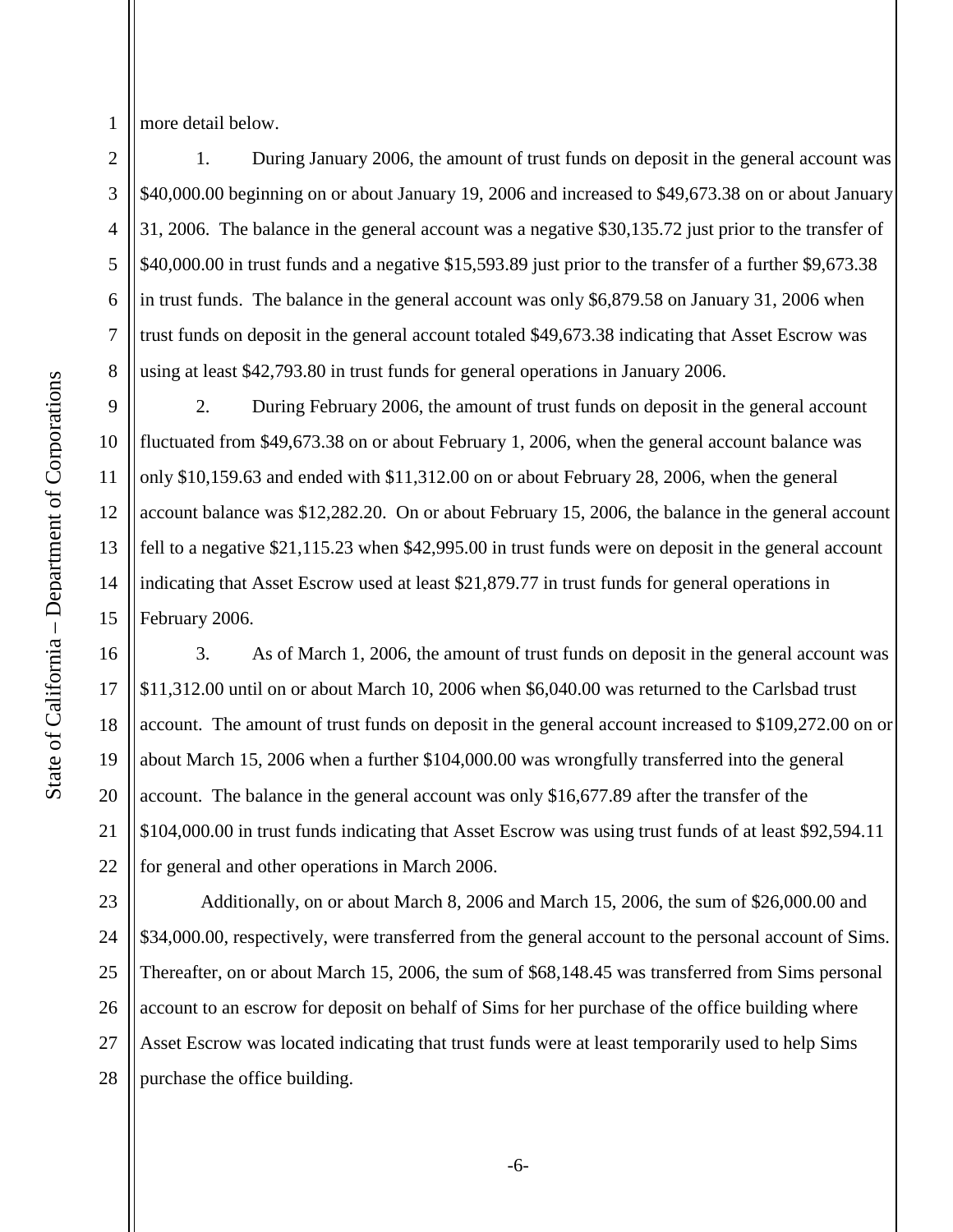1

2

3

4

4. As of April 1, 2006, the amount of trust funds on deposit in the general account was \$3,721.79 until on or about April 14, 2006 when a further \$80,000.00 in trust funds was wrongfully transferred to the general account. The balance in the general account was negative \$370.93 after the April 14, 2006 transfer of trust funds indicating that Asset Escrow was using trust funds of at least \$83,721.79 for general operations in April 2006.

5. The sum of \$80,000.00 in trust funds remained on deposit in the general account until on or about May 26, 2006. During May 2006, the general account balance fell to \$12,238.29 indicating that Asset Escrow used as much as \$67,761.71 in trust funds for general operations during May 2006.

III

15 16 17 18 The regulatory examination also disclosed that Asset Escrow had failed to maintain books and records in violation of California Financial Code section 17404 and California Code of Regulations, title 10, sections 1732.2 and 1732.3 in that Asset Escrow had no trust account reconciliation for the period ended April 30, 2006 and no general account ledger for January through April 2006. Asset Escrow did not provide the trust account reconciliations until on or about June 21, 2006. As of September 28, 2006, Asset Escrow was still unable to provide the April 2006 general ledger. The bank statements for the general account disclosed that it continued to be overdrawn in May, June, July and August 2006.

## IV

20 21 22 23 24 25 26 The most current balance sheet available as of the start of the regulatory examination was for March 31, 2006 and disclosed a liquid asset deficiency of \$136,230.24 and a tangible net worth deficiency of \$44,764.24. A draft of the balance sheet for April 30, 2006 provided on or about September 28, 2006 discloses a liquid asset deficiency of \$284,315.40 and a tangible net worth deficiency of \$198,115.49. California Financial Code section 17210 requires all escrow agent licensees to maintain liquid assets of at least \$25,000.00 in excess of current liabilities and a tangible net worth of at least \$50,000.00.

19

27

28